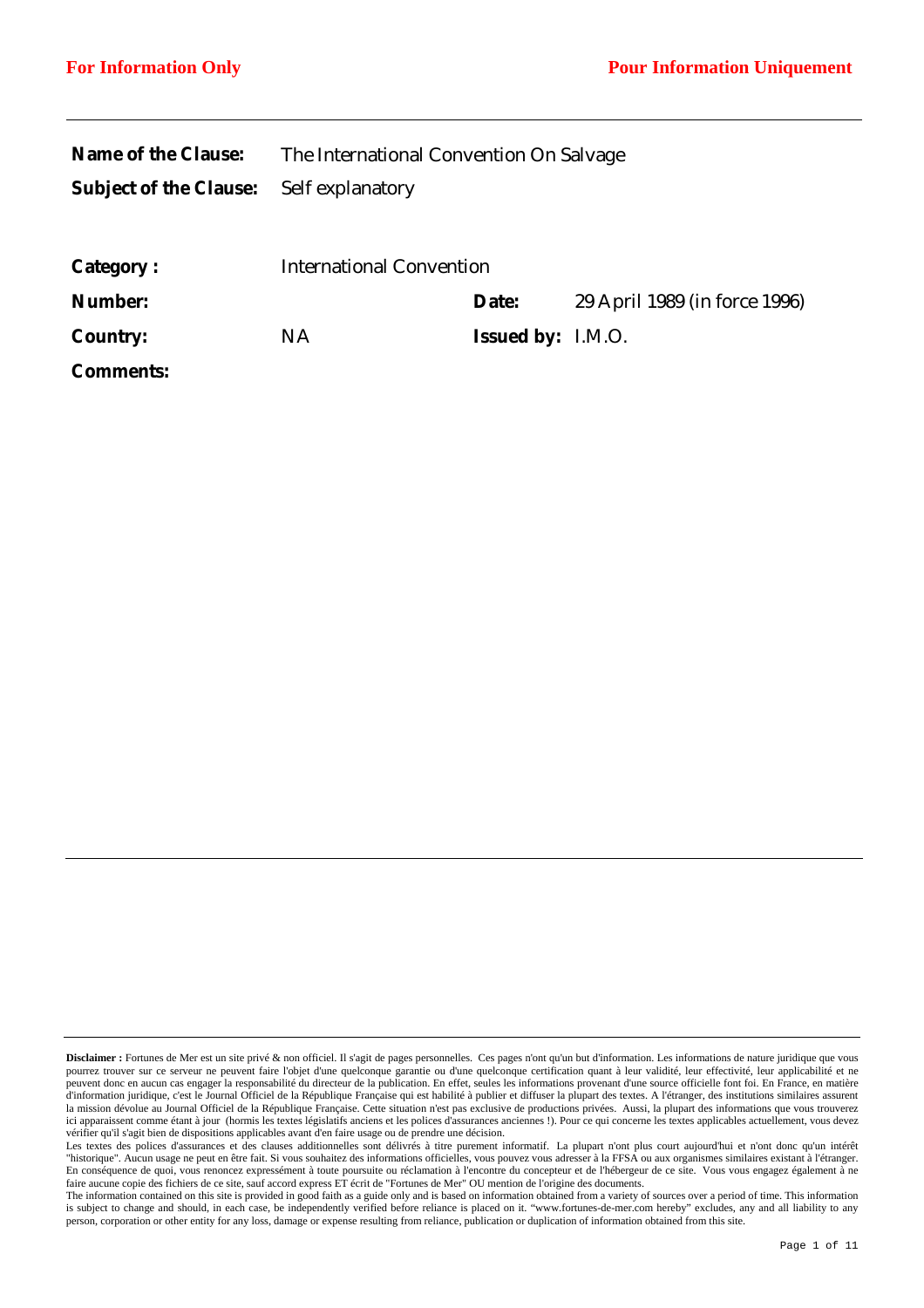## THE STATES PARTIES TO THE PRESENT CONVENTION

RECOGNIZING the desirability of determining by agreement uniform international rules regarding salvage operations,

NOTING that substantial developments, in particular the increased concern for the protection of the environment, have demonstrated the need to review the international rules presently contained in the Convention for the Unification of Certain Rules of Law relating to Assistance and Salvage at Sea, done at Brussels, 23 September 1910,

CONSCIOUS of the major contribution which efficient and timely salvage operations can make to the safety of vessels and other property in danger and to the protection of the environment,

CONVINCED of the need to ensure that adequate incentives are available to persons who undertake salvage operations in respect of vessels and other property in danger,

HAVE AGREED as follows:

## **Chapter I - General provisions**

#### *Article 1 - Definitions*

For the purpose of this Convention:

(a) Salvage operation means any act or activity undertaken to assist a vessel or any other property in danger in navigable waters or in any other waters whatsoever.

(b) Vessel means any ship or craft, or any structure capable of navigation.

(c) Property means any property not permanently and intentionally attached to the shoreline and includes freight at risk.

(d) Damage to the environment means substantial physical damage to human health or to marine life or resources in coastal or inland waters or areas adjacent thereto, caused by pollution, contamination, fire, explosion or similar major incidents.

(e) Payment means any reward, remuneration or compensation due under this Convention.

(f) Organization means the International Maritime Organization.

(g) Secretary-General means the Secretary-General of the Organization.

### *Article 2 - Application of the Convention*

This Convention shall apply whenever judicial or arbitral proceedings relating to matters dealt with in this Convention are brought in a State Party.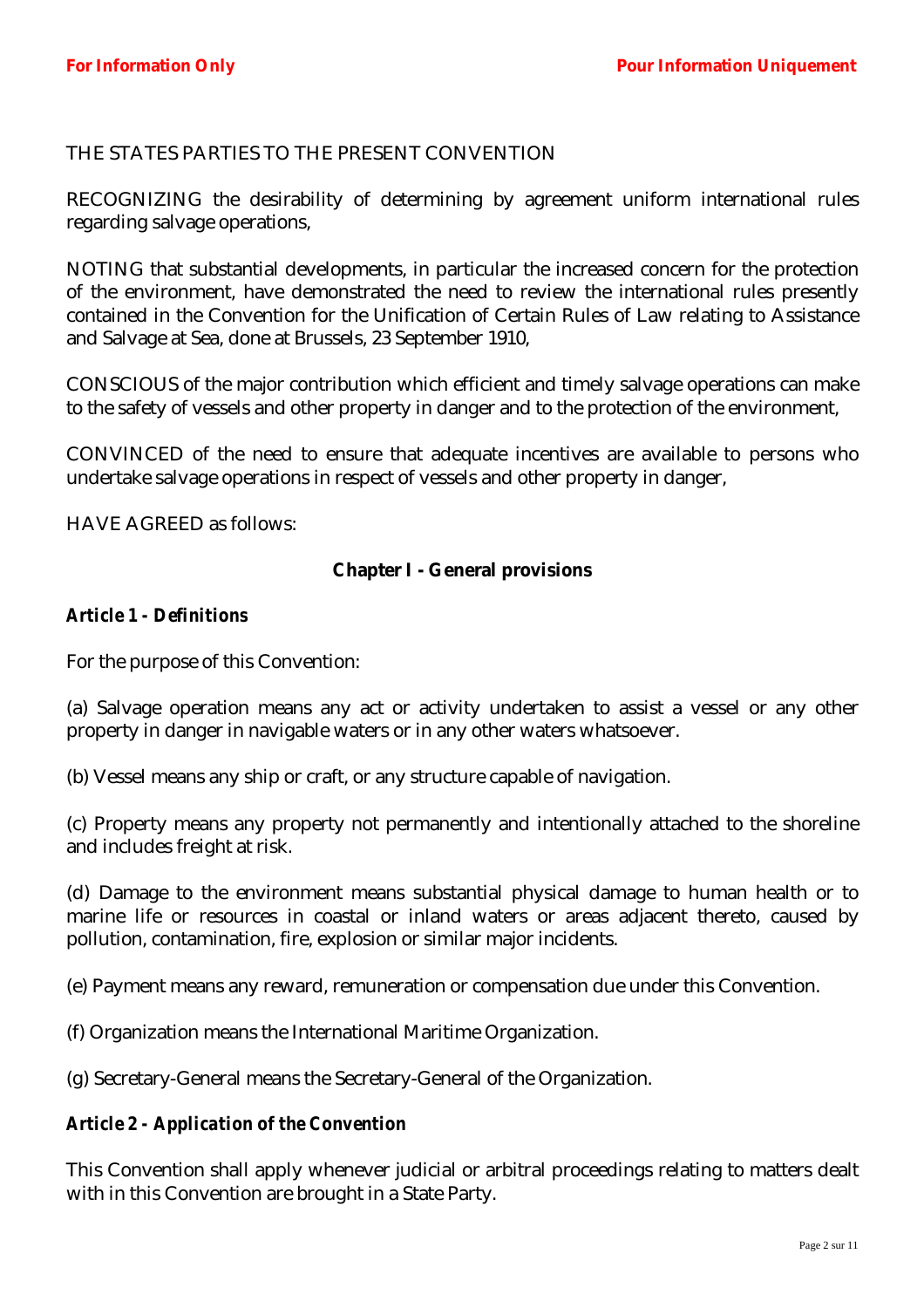## *Article 3 - Platforms and drilling units*

This Convention shall not apply to fixed or floating platforms or to mobile offshore drilling units when such platforms or units are on location engaged in the exploration, exploitation or production of sea-bed mineral resources.

#### *Article 4 - State-owned vessels*

1. Without prejudice to article 5, this Convention shall not apply to warships or other noncommercial vessels owned or operated by a State and entitled, at the time of salvage operations, to sovereign immunity under generally recognized principles of international law unless that State decides otherwise.

2. Where a State Party decides to apply the Convention to its warships or other vessels described in paragraph 1, it shall notify the Secretary-General thereof specifying the terms and conditions of such application.

### *Article 5 - Salvage operations controlled by public authorities*

1. This Convention shall not affect any provisions of national law or any international convention relating to salvage operations by or under the control of public authorities.

2. Nevertheless, salvors carrying out such salvage operations shall be entitled to avail themselves of the rights and remedies provided for in this Convention in respect of salvage operations.

3. The extent to which a public authority under a duty to perform salvage operations may avail itself of the rights and remedies provided for in this Convention shall be determined by the law of the State where such authority is situated.

### *Article 6 - Salvage contracts*

1. This Convention shall apply to any salvage operations save to the extent that a contract otherwise provides expressly or by implication.

2. The master shall have the authority to conclude contracts for salvage operations on behalf of the owner of the vessel. The master or the owner of the vessel shall have the authority to conclude such contracts on behalf of the owner of the property on board the vessel.

3. Nothing in this article shall affect the application of article 7 nor duties to prevent or minimize damage to the environment.

#### *Article 7 - Annulment and modification of contracts*

A contract or any terms thereof may be annulled or modified if: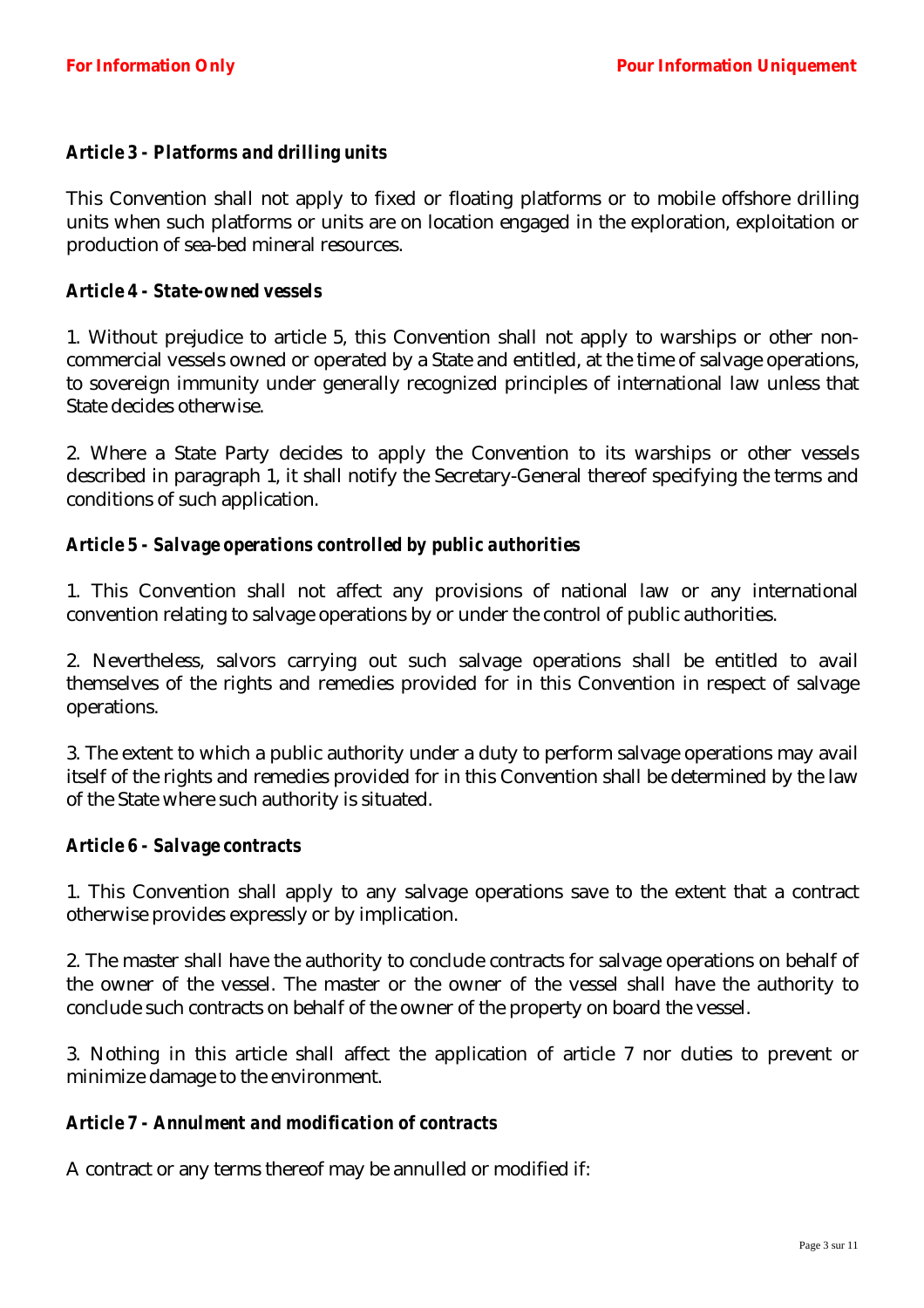(a) the contract has been entered into under undue influence or the influence of danger and its terms are inequitable; or

(b) the payment under the contract is in an excessive degree too large or too small for the services actually rendered.

### **Chapter II - Performance of salvage operations**

#### *Article 8 - Duties of the salvor and of the owner and master*

1. The salvor shall owe a duty to the owner of the vessel or other property in danger:

(a) to carry out the salvage operations with due care;

(b) in performing the duty specified in subparagraph (a), to exercise due care to prevent or minimize damage to the environment;

(c) whenever circumstances reasonably require, to seek assistance from other salvors; and

(d) to accept the intervention of other salvors when reasonably requested to do so by the owner or master of the vessel or other property in danger; provided however that the amount of his reward shall not be prejudiced should it be found that such a request was unreasonable.

2. The owner and master of the vessel or the owner of other property in danger shall owe a duty to the salvor:

(a) to co-operate fully with him during the course of the salvage operations;

(b) in so doing, to exercise due care to prevent or minimize damage to the environment; and

(c) when the vessel or other property has been brought to a place of safety, to accept redelivery when reasonably requested by the salvor to do so.

### *Article 9 - Rights of coastal States*

Nothing in this Convention shall affect the right of the coastal State concerned to take measures in accordance with generally recognized principles of international law to protect its coastline or related interests from pollution or the threat of pollution following upon a maritime casualty or acts relating to such a casualty which may reasonably be expected to result in major harmful consequences, including the right of a coastal State to give directions in relation to salvage operations.

### *Article 10 - Duty to render assistance*

1. Every master is bound, so far as he can do so without serious danger to his vessel and persons thereon, to render assistance to any person in danger of being lost at sea.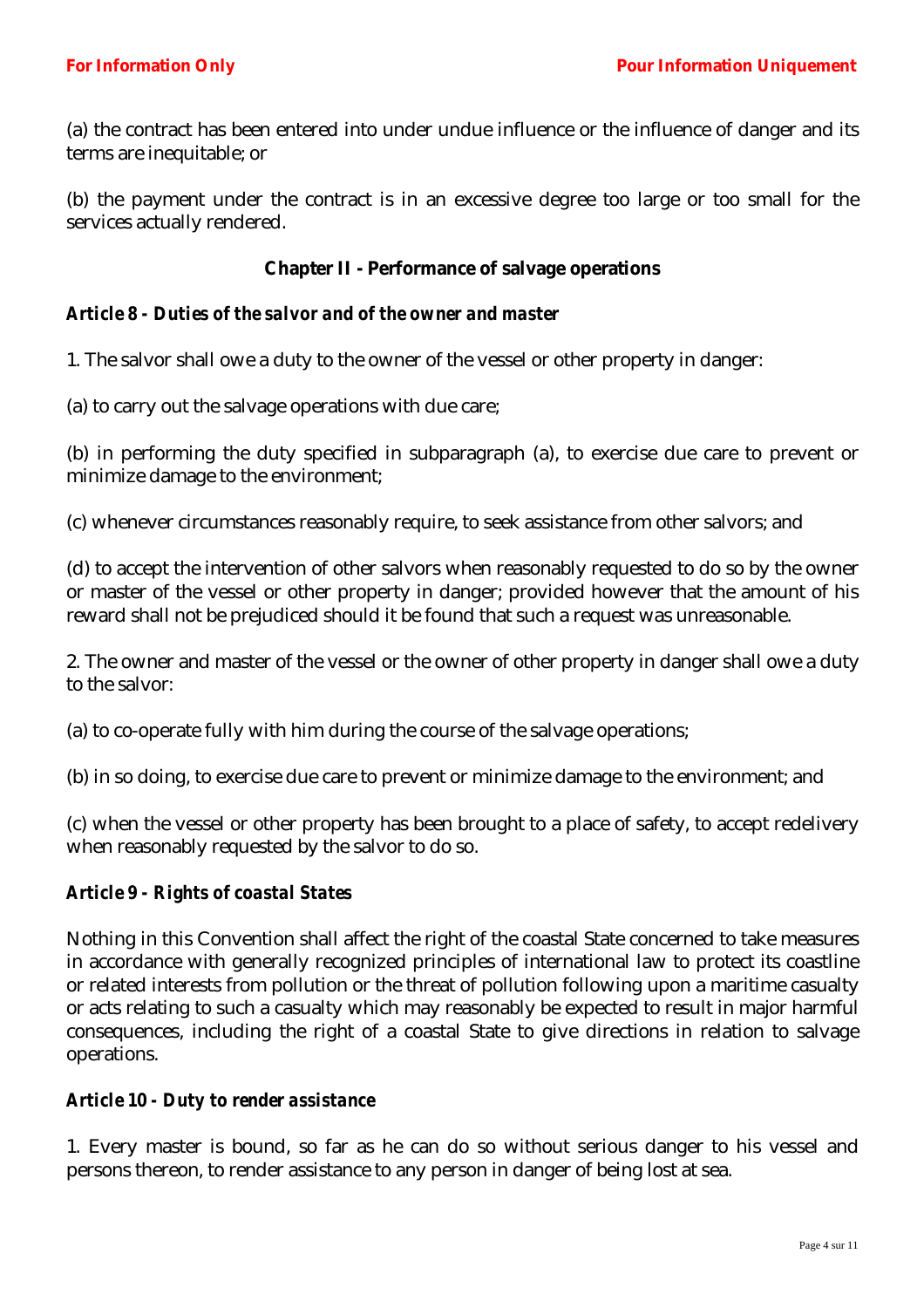2. The States Parties shall adopt the measures necessary to enforce the duty set out in paragraph 1.

3. The owner of the vessel shall incur no liability for a breach of the duty of the master under paragraph 1.

## *Article 11 - Co-operation*

A State Party shall, whenever regulating or deciding upon matters relating to salvage operations such as admittance to ports of vessels in distress or the provision of facilities to salvors, take into account the need for co-operation between salvors, other interested parties and public authorities in order to ensure the efficient and successful performance of salvage operations for the purpose of saving life or property in danger as well as preventing damage to the environment in general.

## **Chapter III - Rights of salvors**

### *Article 12 - Conditions for reward*

1. Salvage operations which have had a useful result give right to a reward.

2. Except as otherwise provided, no payment is due under this Convention if the salvage operations have had no useful result.

3. This chapter shall apply, notwithstanding that the salved vessel and the vessel undertaking the salvage operations belong to the same owner.

### *Article 13 - Criteria for fixing the reward*

1. The reward shall be fixed with a view to encouraging salvage operations, taking into account the following criteria without regard to the order in which they are presented below:

- (a) the salved value of the vessel and other property;
- (b) the skill and efforts of the salvors in preventing or minimizing damage to the environment;
- (c) the measure of success obtained by the salvor;
- (d) the nature and degree of the danger;
- (e) the skill and efforts of the salvors in salving the vessel, other property and life;
- (f) the time used and expenses and losses incurred by the salvors;
- (g) the risk of liability and other risks run by the salvors or their equipment;
- (h) the promptness of the services rendered;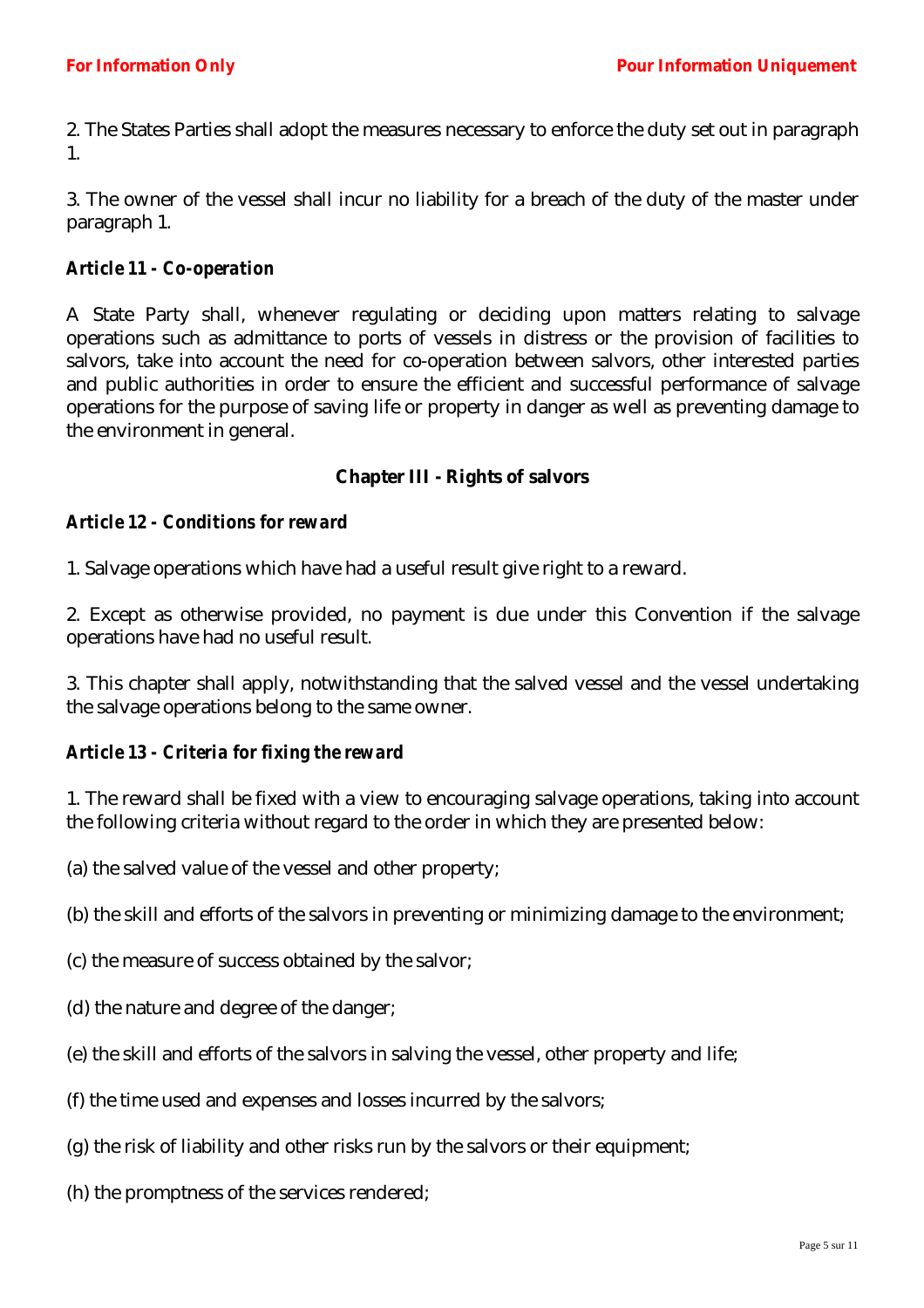(i) the availability and use of vessels or other equipment intended for salvage operations;

(j) the state of readiness and efficiency of the salvor's equipment and the value thereof.

2. Payment of a reward fixed according to paragraph 1 shall be made by all of the vessel and other property interests in proportion to their respective salved values. However, a State Party may in its national law provide that the payment of a reward has to be made by one of these interests, subject to a right of recourse of this interest against the other interests for their respective shares. Nothing in this article shall prevent any right of defence.

3. The rewards, exclusive of any interest and recoverable legal costs that may be payable thereon, shall not exceed the salved value of the vessel and other property.

### *Article 14 - Special compensation*

1. If the salvor has carried out salvage operations in respect of a vessel which by itself or its cargo threatened damage to the environment and has failed to earn a reward under article 13 at least equivalent to the special compensation assessable in accordance with this article, he shall be entitled to special compensation from the owner of that vessel equivalent to his expenses as herein defined.

2. If, in the circumstances set out in paragraph 1, the salvor by his salvage operations has prevented or minimized damage to the environment, the special compensation payable by the owner to the salvor under paragraph 1 may be increased up to a maximum of 30% of the expenses incurred by the salvor. However, the tribunal, if it deems it fair and just to do so and bearing in mind the relevant criteria set out in article 13, paragraph 1, may increase such special compensation further, but in no event shall the total increase be more than 100% of the expenses incurred by the salvor.

3. Salvor's expenses for the purpose of paragraphs 1 and 2 means the out-of-pocket expenses reasonably incurred by the salvor in the salvage operation and a fair rate for equipment and personnel actually and reasonably used in the salvage operation, taking into consideration the criteria set out in article 13, paragraph 1 (h), (i) and (j).

4. The total special compensation under this article shall be paid only if and to the extent that such compensation is greater than any reward recoverable by the salvor under article 13.

5. If the salvor has been negligent and has thereby failed to prevent or minimize damage to the environment, he may be deprived of the whole or part of any special compensation due under this article.

6. Nothing in this article shall affect any right of recourse on the part of the owner of the vessel.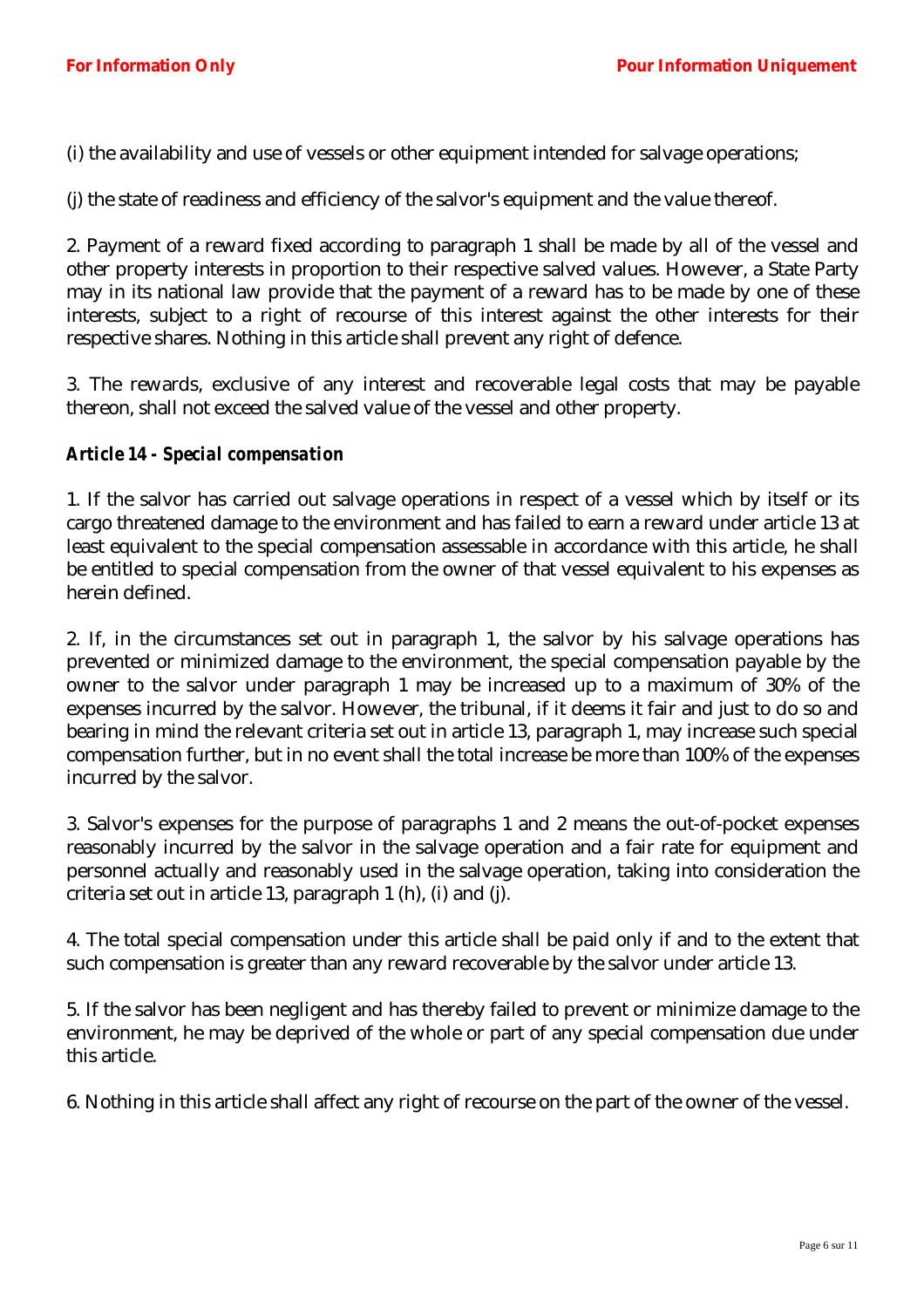## *Article 15 - Apportionment between salvors*

1. The apportionment of a reward under article 13 between salvors shall be made on the basis of the criteria contained in that article.

2. The apportionment between the owner, master and other persons in the service of each salving vessel shall be determined by the law of the flag of that vessel. If the salvage has not been carried out from a vessel, the apportionment shall be determined by the law governing the contract between the salvor and his servants.

## *Article 16 - Salvage of persons*

1. No remuneration is due from persons whose lives are saved, but nothing in this article shall affect the provisions of national law on this subject.

2. A salvor of human life, who has taken part in the services rendered on the occasion of the accident giving rise to salvage, is entitled to a fair share of the payment awarded to the salvor for salving the vessel or other property or preventing or minimizing damage to the environment.

## *Article 17 - Services rendered under existing contracts*

No payment is due under the provisions of this Convention unless the services rendered exceed what can be reasonably considered as due performance of a contract entered into before the danger arose.

### *Article 18 - The effect of salvor's misconduct*

A salvor may be deprived of the whole or part of the payment due under this Convention to the extent that the salvage operations have become necessary or more difficult because of fault or neglect on his part or if the salvor has been guilty of fraud or other dishonest conduct.

### *Article 19 - Prohibition of salvage operations*

Services rendered notwithstanding the express and reasonable prohibition of the owner or master of the vessel or the owner of any other property in danger which is not and has not been on board the vessel shall not give rise to payment under this Convention

### **Chapter IV - Claims and actions**

### *Article 20 - Maritime lien*

1. Nothing in this Convention shall affect the salvor's maritime lien under any international convention or national law.

2. The salvor may not enforce his maritime lien when satisfactory security for his claim, including interest and costs, has been duly tendered or provided.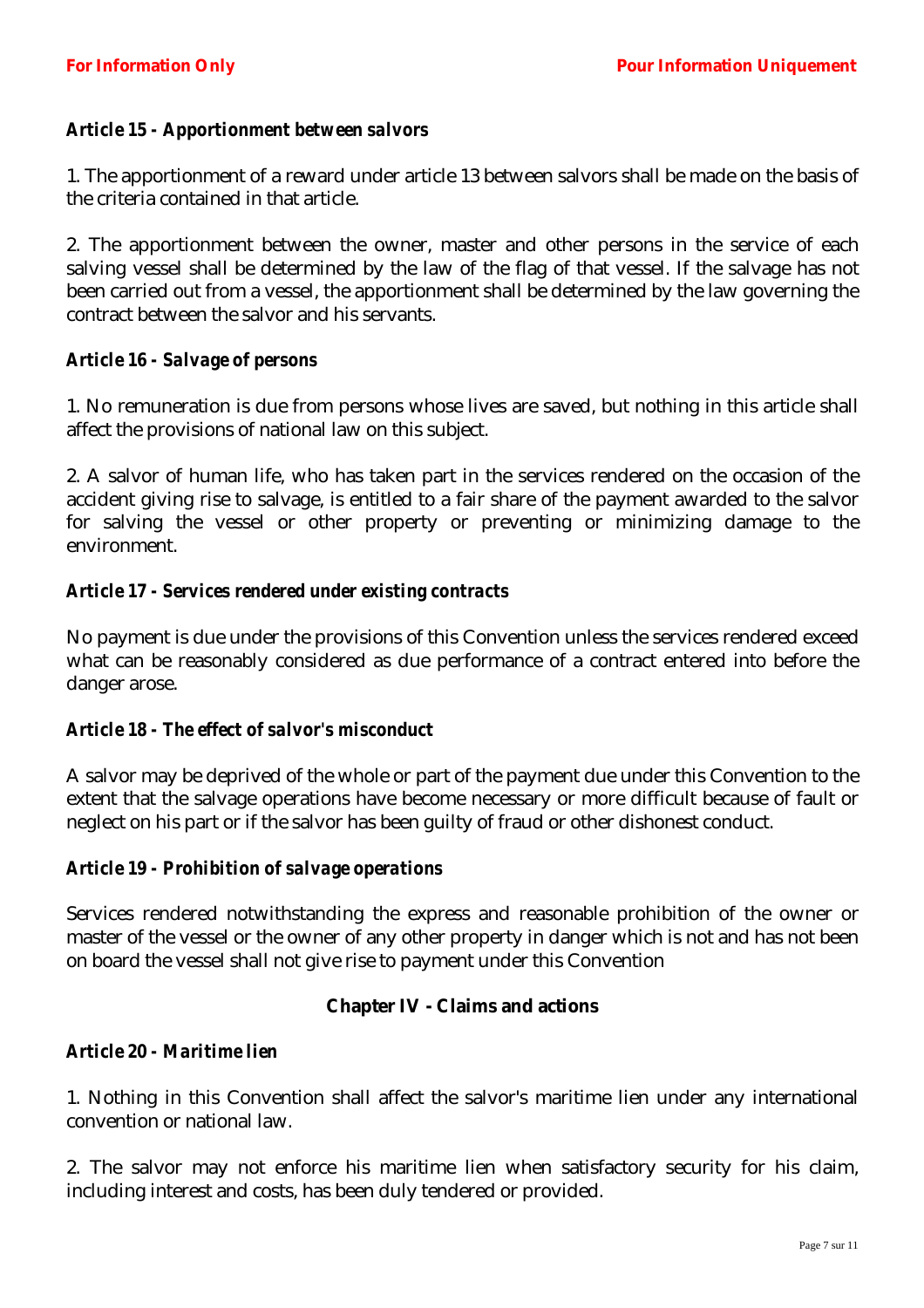## *Article 21 - Duty to provide security*

1. Upon the request of the salvor a person liable for a payment due under this Convention shall provide satisfactory security for the claim, including interest and costs of the salvor.

2. Without prejudice to paragraph 1, the owner of the salved vessel shall use his best endeavours to ensure that the owners of the cargo provide satisfactory security for the claims against them including interest and costs before the cargo is released.

3. The salved vessel and other property shall not, without the consent of the salvor, be removed from the port or place at which they first arrive after the completion of the salvage operations until satisfactory security has been put up for the salvor's claim against the relevant vessel or property.

### *Article 22 - Interim payment*

1. The tribunal having jurisdiction over the claim of the salvor may, by interim decision, order that the salvor shall be paid on account such amount as seems fair and just, and on such terms including terms as to security where appropriate, as may be fair and just according to the circumstances of the case.

2. In the event of an interim payment under this article the security provided under article 21 shall be reduced accordingly.

### *Article 23 - Limitation of actions*

1. Any action relating to payment under this Convention shall be time-barred if judicial or arbitral proceedings have not been instituted within a period of two years. The limitation period commences on the day on which the salvage operations are terminated.

2. The person against whom a claim is made may at any time during the running of the limitation period extend that period by a declaration to the claimant. This period may in the like manner be further extended.

3. An action for indemnity by a person liable may be instituted even after the expiration of the limitation period provided for in the preceding paragraphs, if brought within the time allowed by the law of the State where proceedings are instituted.

## *Article 24 - Interest*

The right of the salvor to interest on any payment due under this Convention shall be determined according to the law of the State in which the tribunal seized of the case is situated.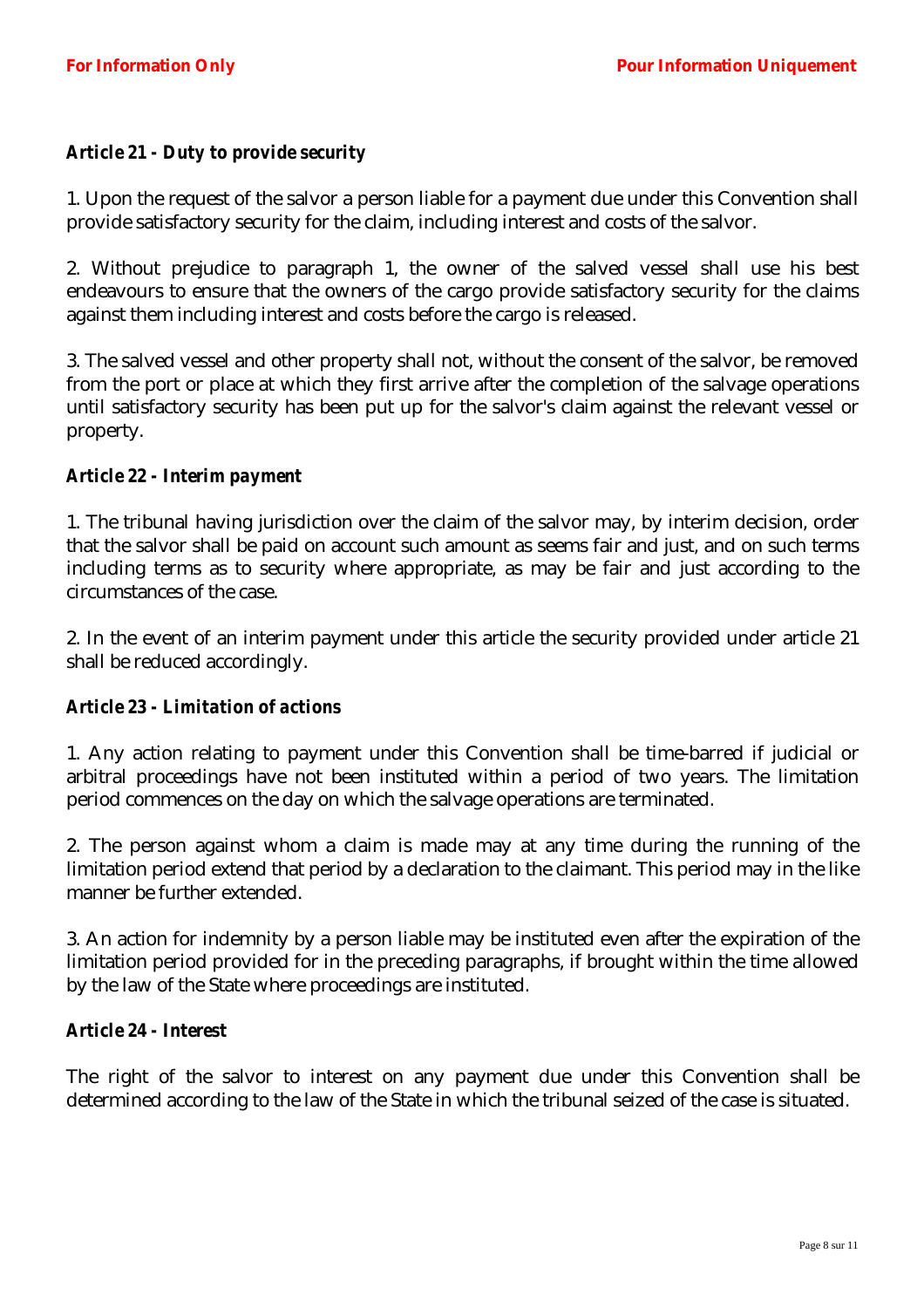#### *Article 25 - State-owned cargoes*

Unless the State owner consents, no provision of this Convention shall be used as a basis for the seizure, arrest or detention by any legal process of, nor for any proceedings in rem against, noncommercial cargoes owned by a State and entitled, at the time of the salvage operations, to sovereign immunity under generally recognized principles of international law.

#### *Article 26 - Humanitarian cargoes*

No provision of this Convention shall be used as a basis for the seizure, arrest or detention of humanitarian cargoes donated by a State, if such State has agreed to pay for salvage services rendered in respect of such humanitarian cargoes.

### *Article 27 - Publication of arbitral awards*

States Parties shall encourage, as far as possible and with the consent of the parties, the publication of arbitral awards made in salvage cases.

#### **Chapter V - Final clauses**

#### *Article 28 - Signature, ratification, acceptance approval and accession*

1. This Convention shall be open for signature at the Headquarters of the Organization from 1 July 1989 to 30 June 1990 and shall thereafter remain open for accession.

2. States may express their consent to be bound by this Convention by:

(a) signature without reservation as to ratification, acceptance or approval; or

(b) signature subject to ratification, acceptance or approval, followed by ratification, acceptance or approval; or

(c) accession.

3. Ratification, acceptance, approval or accession shall be effected by the deposit of an instrument to that effect with the Secretary-General.

#### *Article 29 - Entry into force*

1. This Convention shall enter into force one year after the date on which 15 States have expressed their consent to be bound by it.

2. For a State which expresses its consent to be bound by this Convention after the conditions for entry into force thereof have been met, such consent shall take effect one year after the date of expression of such consent.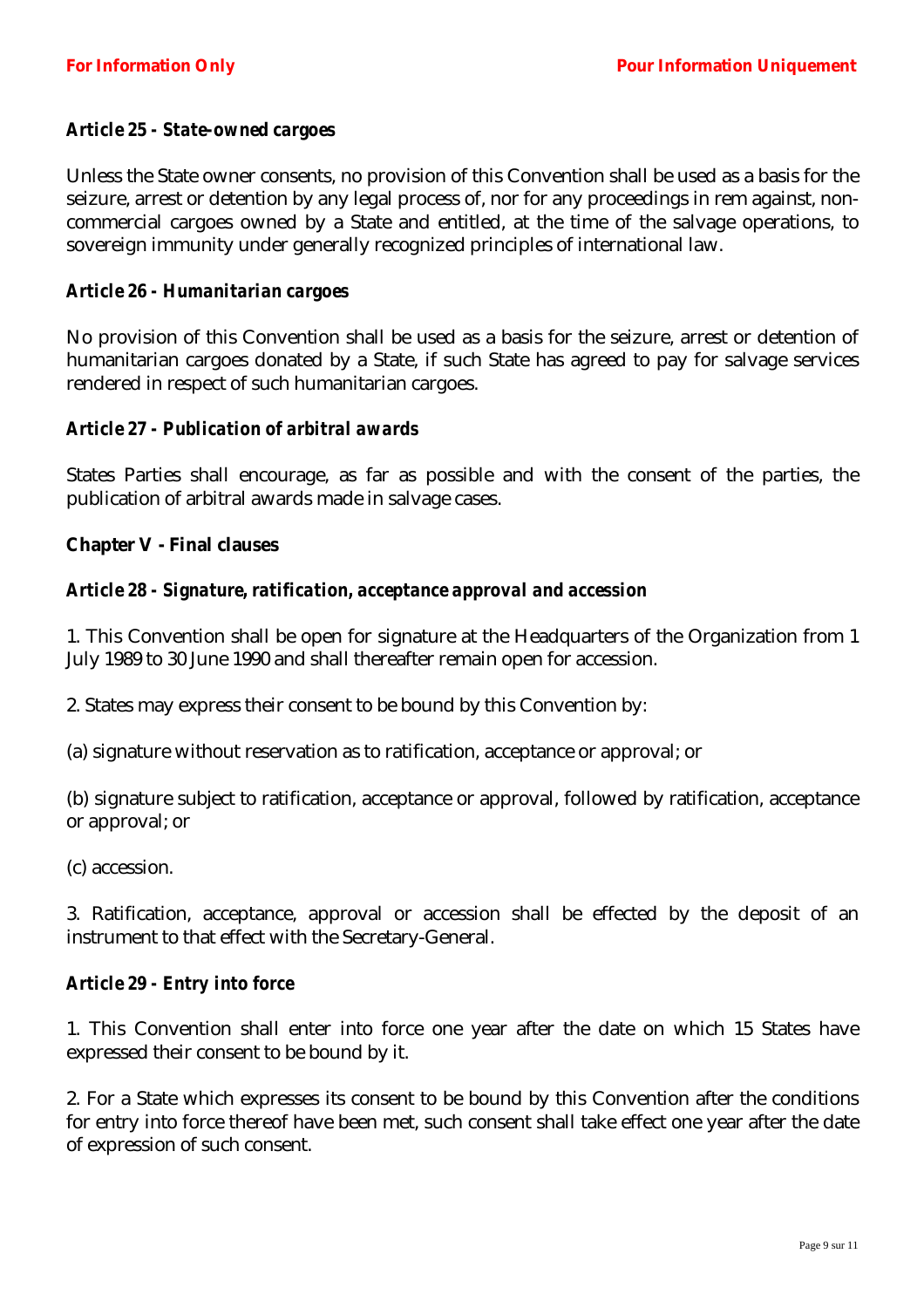## *Article 30 - Reservations*

1. Any State may, at the time of signature, ratification, acceptance, approval or accession, reserve the right not to apply the provisions of this Convention:

(a) when the salvage operation takes place in inland waters and all vessels involved are of inland navigation;

(b) when the salvage operations take place in inland waters and no vessel is involved;

(c) when all interested parties are nationals of that State;

(d) when the property involved is maritime cultural property of prehistoric, archaeological or historic interest and is situated on the sea-bed.

2. Reservations made at the time of signature are subject to confirmation upon ratification, acceptance or approval.

3. Any State which has made a reservation to this Convention may withdraw it at any time by means of a notification addressed to the Secretary-General. Such withdrawal shall take effect on the date the notification is received. If the notification states that the withdrawal of a reservation is to take effect on a date specified therein, and such date is later than the date the notification is received by the Secretary-General, the withdrawal shall take effect on such later date.

### *Article 31 - Denunciation*

1. This Convention may be denounced by any State Party at any time after the expiry of one year from the date on which this Convention enters into force for that State.

2. Denunciation shall be effected by the deposit of an instrument of denunciation with the Secretary-General.

3. A denunciation shall take effect one year, or such longer period as may be specified in the instrument of denunciation, after the receipt of the instrument of denunciation by the Secretary-General.

### *Article 32 - Revision and amendment*

1. A conference for the purpose of revising or amending this Convention may be convened by the Organization.

2. The Secretary-General shall convene a conference of the States Parties to this Convention for revising or amending the Convention, at the request of eight States Parties, or one fourth of the States Parties, whichever is the higher figure.

3. Any consent to be bound by this Convention expressed after the date of entry into force of an amendment to this Convention shall be deemed to apply to the Convention as amended.